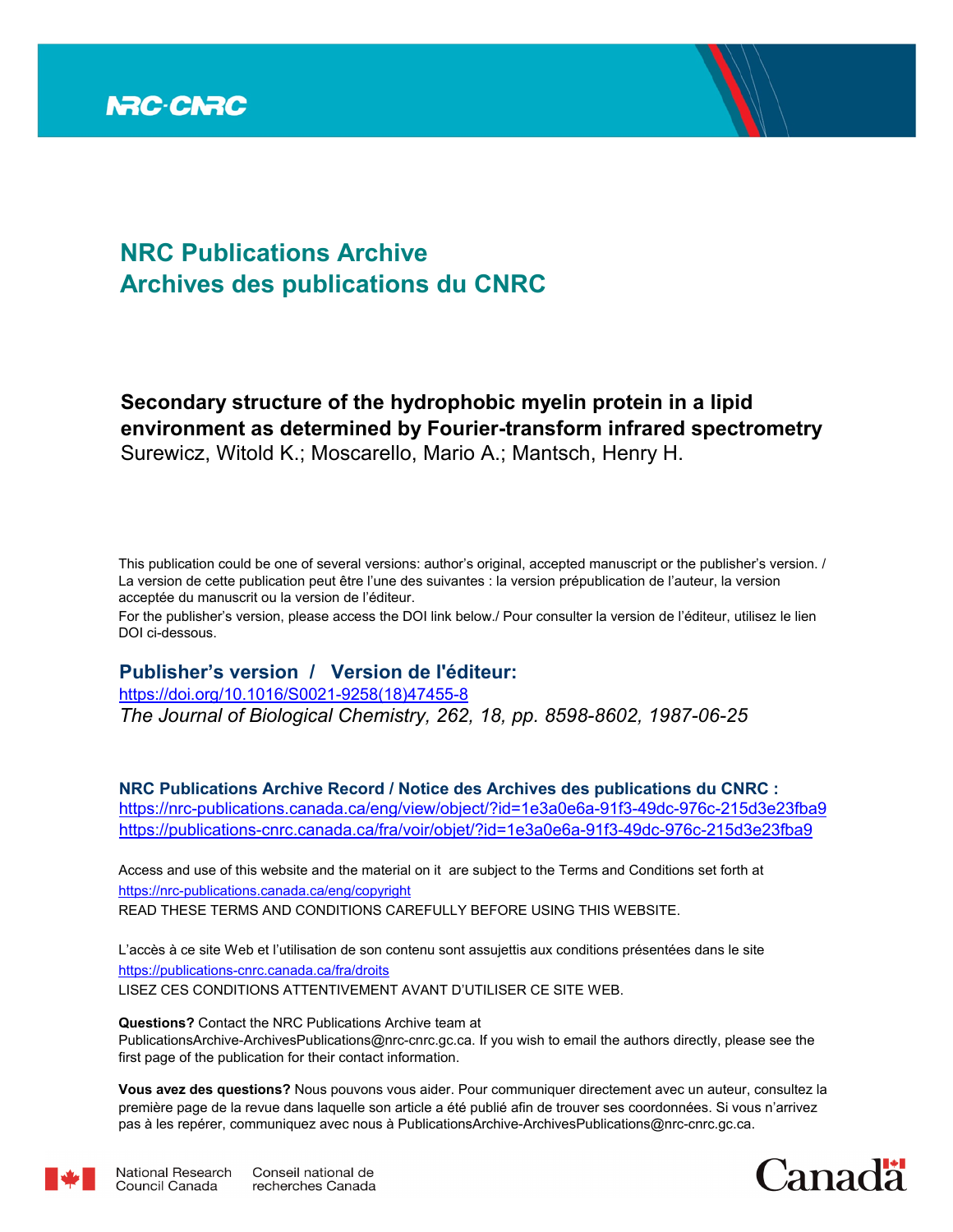## **Secondary Structure of the Hydrophobic Myelin Protein in a Lipid Environment as Determined by Fourier-transform Infrared Spectrometry\***

(Received for publication, January **16,** 1987)

## Witold K. Surewicz<sup>†</sup>, Mario A. Moscarello§, and Henry H. Mantsch<sup>†</sup>

*From the* SDiuision *of Chemistry,* National Research *Council of* Canada, Ottawa, Ontario, Canada *KIA* OR6 and *the* \$Research Institute, *Hospital for Sick* Children, Toronto, Ontario, Canada *M5S 1A8* 

**The secondary structure of a hydrophobic myelin protein (lipophilin), reconstituted with dimyristoylphosphatidylcholine or dimyristoylphosphatidylglycerol, was investigated by Fourier-transform infrared spectroscopy. Protein infrared spectra in the amide I region were analyzed quantitatively using resolution enhancement and band fitting procedures. Lipophilin in a phospholipid environment adopts a highly ordered secondary structure which at room temperature con**sists predominately of  $\alpha$ -helix (approximately 55%) and  $\beta$ -type conformations (36%). The secondary struc**ture of the protein is not affected by the lipid gel to liquid crystalline phase transition. Heating of the lipidprotein complex above approximately 35 "C results in a gradual decrease in a-helical content, accompanied by an increase in the amount of @-structures. Lipophilin dissolved in 2-chloroethanol is, compared to the protein in a lipid environment, richer in the a-helical**  conformation but still contains a sizable amount of  $\beta$ **structure.** 

The interaction between lipids and proteins determines many of the functional and structural properties of biological membranes. The effect of proteins on the molecular organization and structure of lipids has been studied extensively **(1- 3).** Many aspects of the behavior of lipids in biological membranes are now well recognized. This is in contrast to a rather poor understanding of the conformational properties of proteins in a lipid environment. Although some reports indicate that the secondary structure of various model proteins and polypeptides can be affected by the interaction with phospholipids **(4-9),** data concerning the true integral membrane proteins are scarce and often controversial.

One of the techniques that can be used to study conformational properties of proteins is infrared spectroscopy. Vibrational bands of proteins, and particularly the amide I band, are sensitive to the nature of the secondary structure as this involves specific hydrogen bonding of the *C=O* and **N-H**  groups (Refs. **10-12** and references therein). Yet, despite **a**  great potential, the practical usefulness of the technique was severely limited by the overlapping of spectral components characteristic of various secondary structures. This impeded or even precluded reliable identification of individual components in the broad contours of amide bands. However, recently developed resolution enhancement methods, such as Fourier deconvolution **(13, 14)** and Fourier derivative spectroscopy **(15, 16)** have helped overcome this obstacle and infrared spectroscopy emerges now as a powerful tool to probe details of protein conformation in solution. The combination of resolution enhancement methods with band fitting procedures allows for quantitative assessment of various components of protein secondary structure, such as  $\alpha$ -helices,  $\beta$ structures, and turns **(17, 18).** The technique is of particular value in the structural studies of membrane-associated proteins; in contrast to some other optical methods **(e.g.** circular dichroism), the infrared analysis is essentially free of potential artifacts due to the light scattering on membrane fragments.

In the present report we present the results of a detailed infrared spectroscopic investigation of the secondary structure of lipophilin in a phospholipid environment. Lipophilin, known also as proteolipid apoprotein or Folch protein, is a major component of the human central nervous system myelin **(19-21).** It comprises more than 50% of the total myelin protein and seems to play a crucial structural role. Lipophilin is rich in hydrophobic amino acids **(22)** and behaves in every respect as a typical integral membrane protein **(20,21).** When incorporated into lipid vesicles it was shown to exist as a spherical particle **52 A** in radius protruding outside the bilayer on both sides **(23).** 

### **MATERIALS AND METHODS**

The phospholipids were obtained from Avanti Polar Lipids (Birmingham, AL) and 2-chloroethanol was purchased from Aldrich and was redistilled shortly before use. Lipophilin was prepared from human central nervous system myelin as described by Gagnon et al. (19). The protein was lyophilized and stored at  $-20$  °C. The aqueous form of lipophilin was obtained by dialysis of a protein solution in 2 chloroethanol against distilled water (24). The protein was reconstituted with phospholipids **(dimyristoylphosphatidylcholine** or **dimyristoylphosphatidylglycerol)** by using two different procedures. (i) The protein and lipid, at the appropriate proportion, were codissolved in 2-chloroethanol and the organic solvent was then removed by freeze drying. Aqueous membrane suspensions were obtained by dispersing the *dry* sample in buffer at a temperature slightly above that of the lipid phase transition. (ii) An aqueous solution of lipophilin at about 2 mg/ml was added to the lipid powder and the recombinants were obtained by extensive vortexing of the mixture. The sample was then lyophilized and rehydrated by suspending in the desired buffer. The latter procedure was reported to be an efficient and nonperturbing method for membrane reconstitution **(25).** In all cases the buffer contained 50 mM Hepes' and **50** mM NaCl adjusted to pH 7 and was prepared in  $D_2O$  (MSD Isotopes, 99.8% purity). The lipid to protein weight ratio in the reconstituted samples was 2:l. The final content of deuterium oxide was 90% by weight.

Samples for infrared measurements were placed between calcium fluoride windows that were assembled into a demountable cell (Har-

<sup>\*</sup>Issued as National Research Council of Canada Publication 26844. The costs of publication of this article were defrayed in part by the payment of page charges. This article must therefore be hereby marked "advertisement" in accordance with 18 U.S.C. Section 1734 solely to indicate this fact.

The abbreviations used are: Hepes, **4-(2-hydroxyethyl)-l-piperaz**ineethanesulfonic acid; DMPC, **dimyristoylphosphatidylcholine.**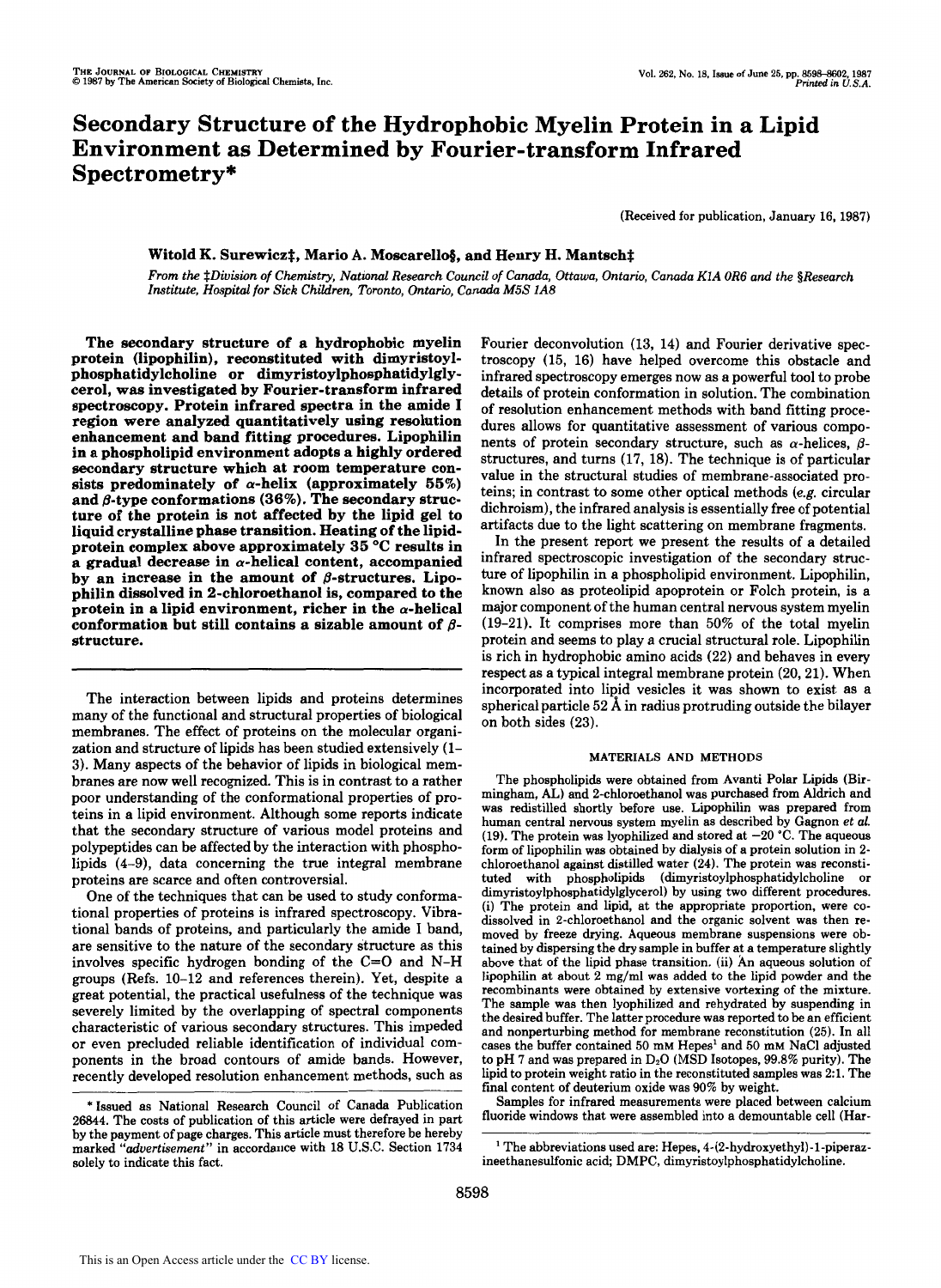rick Scientific, Ossining, **NY).** The thickness of the spacer was **0.012**  mm. Fourier-transform infrared spectra were recorded using a Digilab **FTS-15** instrument equipped with a HgCdTe detector. For each spectrum **500** interferograms were collected, co-added, apodized with a triangular function, and Fourier-transformed togive a resolution **of 2** cm". In order to eliminate spectral contributions of atmospheric water vapor, the instrument was continuously purged with *dry* nitrogen. The technique of Fourier deconvolution was used to resolve overlapping infrared bands **(13, 14).** Curve fitting was performed using standard procedures **(26).** 

#### **RESULTS**

Vibrational spectra of proteins consist of several characteristic bands in the mid-infrared region. The vibrational mode most useful for the analysis of protein secondary structure is the amide I band between approximately 1600 and 1700 cm". In order to avoid uncertainties associated with the subtraction of a strong  $H_2O$  band around 1640 cm<sup>-1</sup> (16), the lipophilin/ phospholipid samples used for infrared measurements were suspended in D,O buffer. The amide I region of the infrared spectrum at 20 °C of lipophilin reconstituted with dimyristoylphosphatidylcholine (DMPC) is shown in Fig. **lA.** The spectrum shows a maximum at about  $1652 \text{ cm}^{-1}$  and an intense shoulder between 1625 and 1630 cm<sup>-1</sup>. While these two spectral features already indicate the presence of both  $\alpha$ helical and  $\beta$ -type conformations (10, 12), further details are likely to be hidden by the partial overlapping of bands that are characteristic of various components of protein secondary structure (15-18, 27). Indeed, the Fourier-deconvolved spectrum shown in Fig. 1B reveals the presence of five components in the amide I region of the lipophilin/DMPC sample in  $D_2O$ buffer. The frequencies of the component bands identified in the resolution-enhanced spectrum can be used subsequently as input parameters for curve fitting of the original broad amide I band contour (without knowing the number and approximate positions of the components any curve-fitting analysis would be meaningless). The result of such a curvefitting analysis of the spectral region of the amide I band of lipophilin in a DMPC environment at 20 "C is shown in Fig. 2. The frequencies of the best fitted component bands are given in Table I; these frequencies correspond closely to those identified in the resolution-enhanced spectrum. Also listed in



FIG. **1. The amide I region of the infrared spectrum at 20 "C of lipophilin reconstituted with dimyristoylphosphatidylcholine.** *A,* original absorbance spectrum; *B,* same spectrum after band narrowing by Fourier deconvolution using a **18** cm" half-width Lorentzian line and resolution enhancement factor (a *K* value) of **2.2**  (see Refs. **13** and **14).** 



FIG. **2. The amide I band contour with the best fitted individual component bands for lipophilin in a dimyristoylphosphatidylcholine environment at 20 °C.** The symbols  $\alpha$ ,  $\beta$ , and *T* stand for  $\alpha$ -helices,  $\beta$ -structures, and turns, respectively.

*TABLE* **1**  *Positions (in cm<sup>-1</sup>) and fractional areas (in percentage) of the amide I*  $\frac{1}{2}$  $bands$  *of lipophilin under differ* 

| Lipophilin/<br><b>DMPC</b><br>at 20 $°C$ | Lipophilin/<br><b>DMPC</b><br>at $82 °C$ | Lipophilin/<br>DMPG <sup>®</sup><br>at $20 °C$ | Lipophilin in<br>2-chloroethanol<br>at $20 °C$ |
|------------------------------------------|------------------------------------------|------------------------------------------------|------------------------------------------------|
| 1622 (30%)                               | 1626 (45%)                               | 1621 (24%)                                     | 1623 (19%)                                     |
| 1634 (6%)                                | 1643 (6%)                                | 1635 (12%)                                     | 1635 (12%)                                     |
| 1654 (54%)                               | 1655 (27%)                               | 1654 (55%)                                     | 1654 (63%)                                     |
| 1673 (7%)                                | 1672 (19%)                               | 1672 (5%)                                      | 1676 (6%)                                      |
| 1683 (3%)                                | 1689 (3%)                                | 1680 (4%)                                      | 1685 (<1%)                                     |

DMPG, **dimyristoylphosphatidylglycerol.** 

Table I are the fractional areas (as integrated intensities) of the individual components.

The most prominent feature in the amide I region of the infrared spectrum of the lipophilin-DMPC complex in  $D_2O$ buffer is the band at  $1654 \text{ cm}^{-1}$  (Fig. 2 and Table I). This component, which accounts for 54% of the total area of the amide I band, can be assigned unambiguously to protein segments in the  $\alpha$ -helical conformation (10, 11, 17). Fourier deconvolution reveals that the shoulder seen in the original spectrum of Fig. **L4** consists of two bands: a major component at  $1622 \text{ cm}^{-1}$  and a smaller one at  $1634 \text{ cm}^{-1}$ . The frequencies of both bands are highly characteristic of  $\beta$ -structures (17, 18). In fact, the presence of more than one " $\beta$ -component" in the spectral region between  $1620$  and  $1640$  cm<sup>-1</sup> has been observed for a number of other proteins (17).<sup>2</sup> These components most likely represent  $\beta$ -type segments with a slightly different pattern of hydrogen bonding. Although tempting, the assignment of the different " $\beta$ -bands" to specific classes of  $\beta$ -strand *(i.e.* parallel and antiparallel) is not straightforward and, at least at present, would be purely speculative. It should also be emphasized that while the lipophilin/lipid samples were prepared as dispersions in  $D_2O$  buffer, the infrared spectra argue against any  $H\rightarrow D$  exchange of the amide groups in  $\alpha$ -helical and  $\beta$ -strand structures. Therefore the bands considered above represent protonated and not deuterated amide groups. This is indicated by the virtually identical positions of the infrared bands representing  $\alpha$ -helices and  $\beta$ -strands in the lipophilin spectra measured in  $D_2O$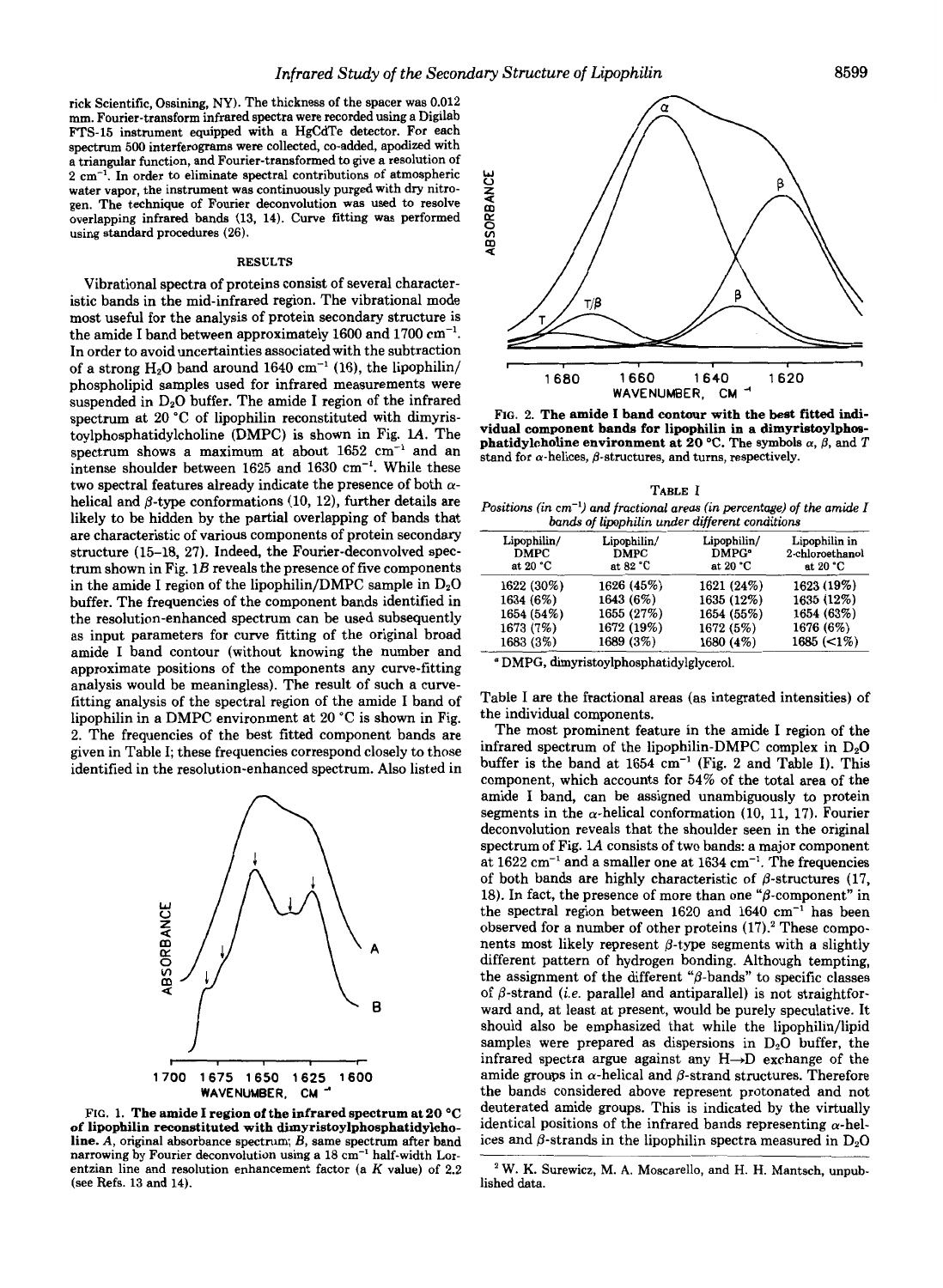and in the fully protonated 2-chloroethanol (see below and Table I). Furthermore, no low frequency shift of the respective infrared bands (as expected for deuterium-exchanged amide groups) could be detected when the lipophilin spectra recorded immediately after sample dispersion in  $D_2O$  buffer were compared with those measured after 24 h. The above observations are not surprising as even in the water-soluble globular proteins the ordered structures such as  $\alpha$ -helices and  $\beta$ -strands are fairly resistant to hydrogen/deuterium exchange (Ref. 28).<sup>2</sup> Deuteration of the amide groups of helical and  $\beta$ -strand structures should be particularly difficult in the case of the highly hydrophobic lipophilin embedded in a lipid bilayer matrix.

The assignment of the two minor components at 1673 and  $1682 \text{ cm}^{-1}$  (Fig. 2) is less certain as both bands due to turns and coupled high frequency vibrations of  $\beta$ -segments may contribute to the spectral region between 1670 and 1690 cm" (10, 17, 29). The frequencies of bands due to these different structures may in certain cases be very close or even coincide. In previous analyses of infrared spectra of water-soluble proteins, turns have been assigned to bands around  $1665 \text{ cm}^{-1}$  as well as to frequencies above  $1680 \text{ cm}^{-1}$  (17, 18). A usually weak band around  $1675 \text{ cm}^{-1}$ , on the other hand, has been attributed to in-phase vibrations of  $\beta$ -segments in antiparallel conformation (17). In the infrared spectrum of lipophilin the "turn band" around  $1665 \text{ cm}^{-1}$  is, however, missing. In this case we are inclined to attribute both the band at  $1682 \text{ cm}^{-1}$ as well as the band at  $1673 \text{ cm}^{-1}$  (or at least the major part of it) to turns. The assignment of the latter band as a  $\beta$ component would result in an unrealistically low estimate of the content of turns. Models of the organization of lipophilin in the lipid bilayer have assumed folding of the protein into five membrane domains (22, 30, 31). Several of these have been isolated (30) and the structure of the C-terminal domain has been characterized (32). Obviously, a considerable amount of turns is required to separate the transmembrane segments.

The secondary structure of lipophilin reconstituted with DMPC was also studied as a function of temperature. While infrared spectra of the protein in the temperature range between 20 and 35 "C are indistinguishable, further increase in temperature results in changes in the amide I band contour (Fig. 3). The intensity ratio of the peak at  $1652 \text{ cm}^{-1}$  to that at  $1628 \text{ cm}^{-1}$  decreases as the temperature is increased. This suggests that the content of  $\beta$ -structure increases at the expense of  $\alpha$ -helices. The temperature-induced spectral changes are not rapid and progress gradually over a wide temperature range. Fourier deconvolution of the infrared spectrum measured at 82 "C (the highest temperature applied in this study) indicates the presence of five component bands in the amide I region (Fig. **4).** These components are, however, not identical with those identified in the spectrum at or below 30 °C. The bands representing the  $\beta$ -structure at 20 °C (at 1622 and 1634 cm") are replaced in the spectrum at 82 "C by a single band centered at 1626 cm<sup>-1</sup>. Moreover, in addition to the  $\alpha$ -helix band at 1655 cm<sup>-1</sup>, a new component at 1643 cm<sup>-1</sup> can be distinguished in the high temperature spectrum. This minor band is characteristic of deuterated amide groups of non-ordered protein fragments (10, 17). It most likely represents helical fragments which at high temperature underwent the transition to non-ordered structures and thus became accessible to deuterium exchange. Curve-fitting analysis (Table I and Table II) indicates that at 82  $^{\circ}$ C the  $\alpha$ -helical content of lipophilin drops to 27%. The estimate of the content of  $\beta$ structure at 82 "C is subject to considerable uncertainty due to the relatively large area occupied by the component at 1672 cm". **As** discussed above, the assignment of the band at this



**FIG. 3. Temperature dependence of the infrared spectrum in the amide I region of lipophilin reconstituted with dimyristoylphosphatidylcholine.** Spectra were recorded in a heating cycle.



FIG. 4. **The amide I region of the infrared spectrum at 82 "C of lipophilin reconstituted with dimyristoylphosphatidylcholine.** *A,* original absorbance spectrum; *B,* same spectrum after band narrowing by Fourier deconvolution using parameters given in the legend to Fig. **1.** 

**TABLE I1**  Total estimate of the content of  $\alpha$ -helix and  $\beta$ -conformation in lipophilin *under* different conditions

| Sample                               | $\alpha$ -Helix | $\beta$ -Structure <sup>o</sup> |
|--------------------------------------|-----------------|---------------------------------|
|                                      | %               |                                 |
| Lipophilin/DMPC, 20 °C               | 54              | 36                              |
| Lipophilin/DMPC, 82 °C               | 27              | 45                              |
| Lipophilin/DMPG, <sup>8</sup> 20 °C  | 55              | 36                              |
| Lipophilin in 2-chloroethanol, 20 °C | 63              | 31                              |

<sup>a</sup> The content of  $\beta$ -structure is based on low frequency  $\beta$ -components only (see text) and may be somewhat underestimated, particularly in the case of the lipophilin/DMPC sample at **82** "C.

DMPG, **dimyristoylphosphatidylglycerol.**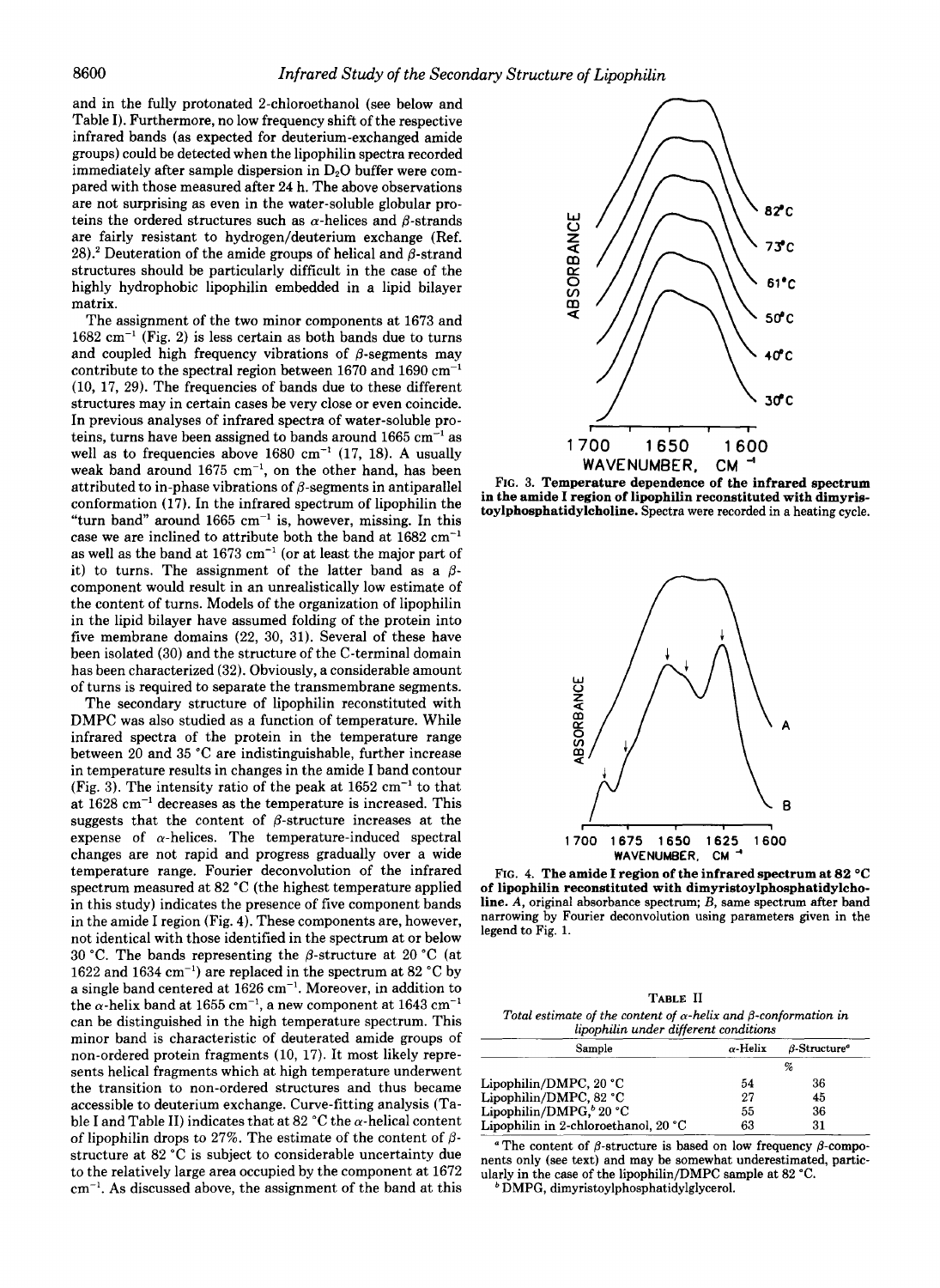

FIG. 5. **Infrared spectrum in the amide I region of lipophilin in 2-chloroethanol at 20 °C.** A, original absorbance spectrum; B, same spectrum after band narrowing by Fourier deconvolution using parameters given in the legend to Fig. 1. The weak absorbance in this region *of* 2-chloroethanol was subtracted using the solvent band at  $1920 \text{ cm}^{-1}$  as a reference peak.

frequency is not unambiguous as it may contain contributions from both turns and protein segments in a  $\beta$ -conformation. Despite this uncertainty, even when taken alone, the intense band at 1626 cm<sup>-1</sup> already reflects the increased content of  $\beta$ structure in the thermally denaturated protein.

As described under "Materials and Methods," lipophilin was reconstituted with DMPC by using two different methods. The infrared spectra in the amide **I** region of these two preparations are virtually identical. Very similar spectra were also obtained after protein reconstitution with an acidic phospholipid, **dimyristoylphosphatidylglycerol,** indicating that the secondary structure of lipophilin in a membrane environment is not affected significantly by the nature of the lipid headgroup (Table **I** and Table 11).

The aqueous form of lipophilin is stable only in dilute solutions and the sensitivity requirements of our current Fourier-transform infrared instrumentation have precluded reliable studies of the secondary structure of lipophilin as an aqueous solution. High quality spectra, however, could be obtained for lipophilin dissolved in 2-chloroethanol (Fig. 5A). The amide I band contour of lipophilin in this solvent consists of a major peak at 1653 cm<sup>-1</sup> and a distinct shoulder around  $1630 \text{ cm}^{-1}$ , just like in the case of lipophilin/phospholipid samples. Band narrowing by Fourier deconvolution (Fig. 5B) reveals that this shoulder consists of two components, the frequencies of which are almost identical to those observed in the spectra of lipophilin/phospholipid samples (Table **I).**  However, compared to lipophilin in a phospholipid environment, the quantitative estimate obtained for the secondary structure of the protein in 2-chloroethanol is richer in  $\alpha$ -helix and slightly poorer in  $\beta$ -type structures (Table II).

#### **DISCUSSION**

The present infrared spectroscopic study shows that the main component of the secondary structure of lipophilin in a phospholipid environment is the  $\alpha$ -helix. Qualitatively, this is in accord with the results of a previous circular dichroism (CD) experiment (24). However, quantitative estimates of the protein secondary structure obtained from the analysis of infrared and CD data are considerably different. Estimates based on circular dichroism give a higher content of  $\alpha$ -helix (75% *uersus* **54%** obtained in this study) and a significantly lower content of β-structure (8-15% *versus* the present estimate of at least 36%). The discrepancies between the two methods appear to be even more serious when the conformation of lipophilin in 2-chloroethanol is considered. According to the CD data the secondary structure of lipophilin in this solvent consists of 95%  $\alpha$ -helix, with no  $\beta$ -strands, whereas the present estimate indicates that a substantial amount of  $\beta$ -structure is present also upon dissolution of lipophilin in the aliphatic alcohol (Table 11).

The reasons for the discrepancies between the estimates of lipophilin secondary structure obtained from the analysis of circular dichroism and infrared data are not fully clear. The sources of potential error in these two approaches are different. The CD spectrum of protein is affected by interfering absorption and, particularly in a membrane environment, by light scattering (33). Quantitative analysis of circular dichroism spectra relies on the set of reference data (34). These data, obtained from the spectra of aqueous solutions of globular proteins of known three-dimensional structure, may be not fully applicable to membrane proteins in a hydrophobic environment. Estimates of the secondary structure based on CD spectra are also influenced by uncertainties in protein concentration. The approach used in this study seems to be free of most of the problems listed above. Particularly, the analysis based on infrared spectra does not depend on any transferred secondary structure data. On the other band, a potential source of uncertainty in the quantitative interpretation of infrared data arises from the ambiguity in the assignment of the component bands between 1670 and 1680  $cm^{-1}$  (see "Results"). This problem concerns particularly those cases where the characteristic "turn" band around 1665  $cm<sup>-1</sup>$  is not observed in the infrared spectra. Under certain circumstances the above ambiguity may affect the accuracy of the estimate of a  $\beta$ -structure. It should, however, not affect the estimate of the  $\alpha$ -helix content. Another problem with the analysis of infrared spectra arises from the unknown intrinsic absorptivities of the amide I vibrations of  $C=O$  groups in different conformational states. The present approach is based on the assumption that the various amide I bands have comparable absorptivities and, accordingly, that the total fractional areas of bands assigned to various components of the secondary structure represent the real content of these structures. The good correlation that was found for more than 20 proteins between the secondary structure estimates obtained from x-ray data and infrared analysis  $(17)^2$  strongly suggests that this assumption provides a realistic approximation that will not lead to systematic errors.

Thus, although certain approximations are involved in the quantitative interpretation of infrared spectra, we believe that the present estimate of a secondary structure, and particularly the relatively high content of  $\beta$ -type conformations, represents a real structural property of lipophilin. In fact, the main spectral features characteristic of a  $\beta$ -structure are seen even without deconvolution, and the overall shape of the amide **I**  band contour is similar to that of other proteins containing both  $\alpha$ -helices and sizable amounts of  $\beta$ -type conformations. Taking into consideration the uncertainties due to the assignment of the high frequency bands, the data in Table **I1**  represent only the lower limit of our  $\beta$ -structure estimates. The presence of a relatively large amount of  $\beta$ -type conformation is also consistent with the theoretical predictions based on an analysis of the amino acid sequence in lipophilin (22).

Previous differential scanning calorimetry experiments (35) as well as the results from our measurements of the lipid C-H stretching vibrations (data not shown) demonstrate that